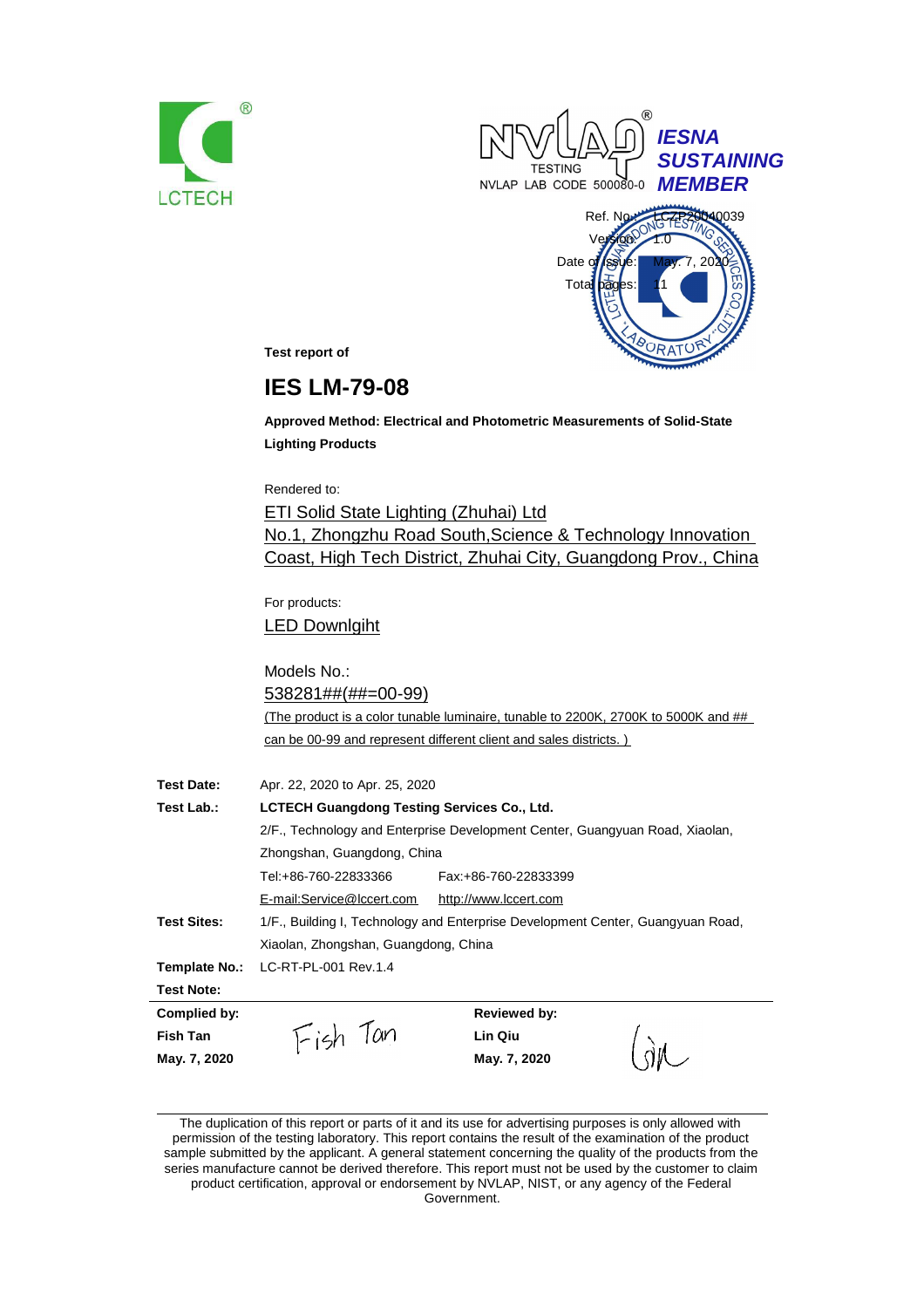



Page 2 of 11

# **Table of Contents**

| 1 <sub>1</sub> |     |  |
|----------------|-----|--|
|                | 1.1 |  |
|                | 1.2 |  |
|                | 1.3 |  |
| 2.             |     |  |
|                | 2.1 |  |
|                | 2.2 |  |
|                | 2.3 |  |
|                | 2.4 |  |
|                | 2.5 |  |
|                | 2.6 |  |
|                | 2.7 |  |
|                | 2.8 |  |
| 3.             |     |  |
|                | 3.1 |  |
|                | 3.2 |  |
|                | 3.3 |  |
| 4.             |     |  |
|                | 4.1 |  |
|                | 4.2 |  |
|                | 4.3 |  |
|                | 4.4 |  |
|                | 4.5 |  |
|                | 4.6 |  |
|                |     |  |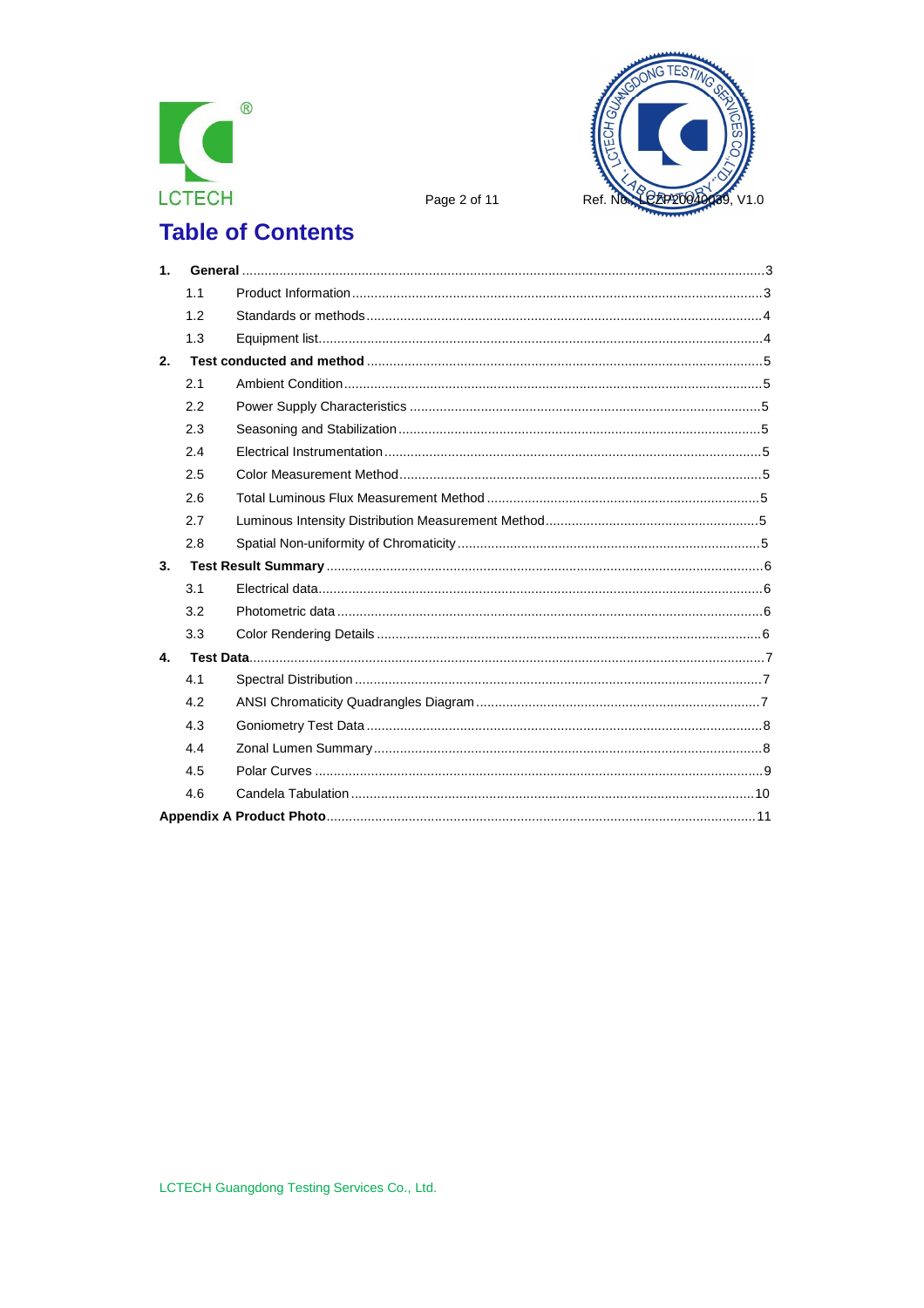

**1. General**



## **1.1 Product Information**

| <b>Brand Name</b>            | <b>Commercial Electric</b>                      |
|------------------------------|-------------------------------------------------|
| Product Type                 | <b>LED Downlight</b>                            |
| Model Number                 | 538281##(##=00-99)                              |
| <b>Rated Inputs</b>          | 120VAC, 60Hz                                    |
| <b>Rated Power</b>           | <b>15W</b>                                      |
| Rated Light output           | 900lm                                           |
| Declared CCT                 | 2700K, 3000K, 3500K, 4000K, 5000K               |
| Power Supply                 | ETI-AD01600380036DDA                            |
| LED Package, Array or Module | SPMWH6229AQ7SGW*SM +SPMWH1228FD7WAL*SE, SAMSUNG |
|                              | ELECTRONICS CO., LTD.                           |
| <b>Receipt Samples</b>       | 1 unit                                          |
| Sample Code of lab.          | 200406103023                                    |
| Date of Receipt Samples      | Apr. 6, 2020                                    |
| <b>Note</b>                  | 2700K was selected for the test.                |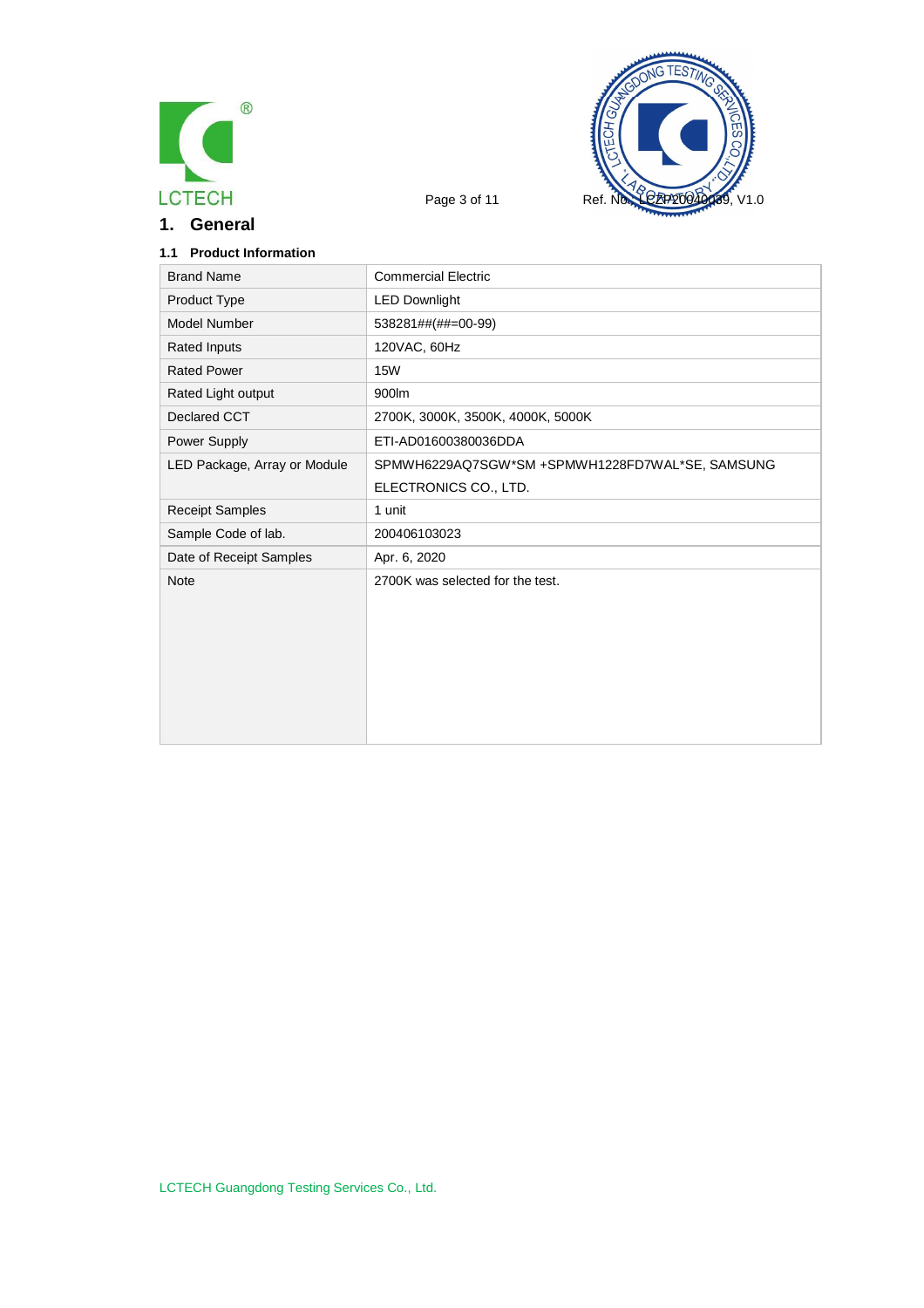



#### **1.2 Standards or methods**

The following standards are partly or totally used or referenced for test:

| No.                     | Name                                                                     |
|-------------------------|--------------------------------------------------------------------------|
| ANSI/NEMA/ ANSLG        | Specifications for the Chromaticity of Solid State Lighting Products     |
| C78.377-2011 or 2015 or |                                                                          |
| 2017                    |                                                                          |
| ANSI C82.77-2002        | Harmonic Emission Limits—Related Power Quality Requirements for Lighting |
|                         | Equipment                                                                |
| CIE Pub. No. 13.3-1995  | Method of Measuring and Specifying Color Rendering of Light Sources      |
| CIE Pub. No. 15:2004    | Colorimetry                                                              |
| <b>IES LM-79-08</b>     | Electrical and Photometric Measurements of Solid-State Lighting Products |

#### **1.3 Equipment list**

| <b>Instrument</b>                 | ID          | Model name         | Cal. date  | <b>Next cal. Date</b> |
|-----------------------------------|-------------|--------------------|------------|-----------------------|
| <b>AC Power supply</b>            | LC-I-987    | APW-120N           | 2020-01-06 | 2021-01-05            |
| <b>AC Power supply</b>            | LC-I-989    | APW-120N           | 2020-01-06 | 2021-01-05            |
| Power analyzer                    | LC-I-928    | WT210              | 2019-12-29 | 2020-12-28            |
| Power analyzer                    | LC-I-954    | WT210              | 2019-12-26 | 2020-12-25            |
| Multimeter                        | LC-I-972    | Fluke 17B          | 2019-07-29 | 2020-07-28            |
| Photometric colorimetric          |             |                    |            |                       |
| electric system*                  | LC-I-956    | <b>HAAS-2000</b>   | Before use | Before use            |
| (2 meter sphere)                  |             |                    |            |                       |
| Standard lamp**                   | LC-PL-I-011 | D <sub>204</sub> C | 2019-08-01 | 2020-07-31            |
| Luminous Flux Standard<br>Lamp*** | LC-PL-I-003 | 24V100W            | 2019-08-01 | 2020-07-31            |
| Goniophotometer(with              | $LC-I-902$  | GMS2000            | 2020-04-24 | 2021-04-23            |
| mirror)                           |             |                    |            |                       |
| Wireless temperature              | LC-I-PL-009 | DWLR-DLR           | 2020-01-03 | 2021-01-02            |
| transmitter                       |             |                    |            |                       |
| Wireless temperature              | LC-I-PL-008 | DWLR-DLR           | 2020-01-03 | 2021-01-02            |
| transmitter                       |             |                    |            |                       |

*Note:*

*\* Bandwidth of spectroradiometer is 1 nm.*

*\*\* halogen lamp, 100W, omni-directional type, and its traceability to NIM.*

*\*\*\* halogen lamp, 100W, omni-directional type, and its traceability to NIM.*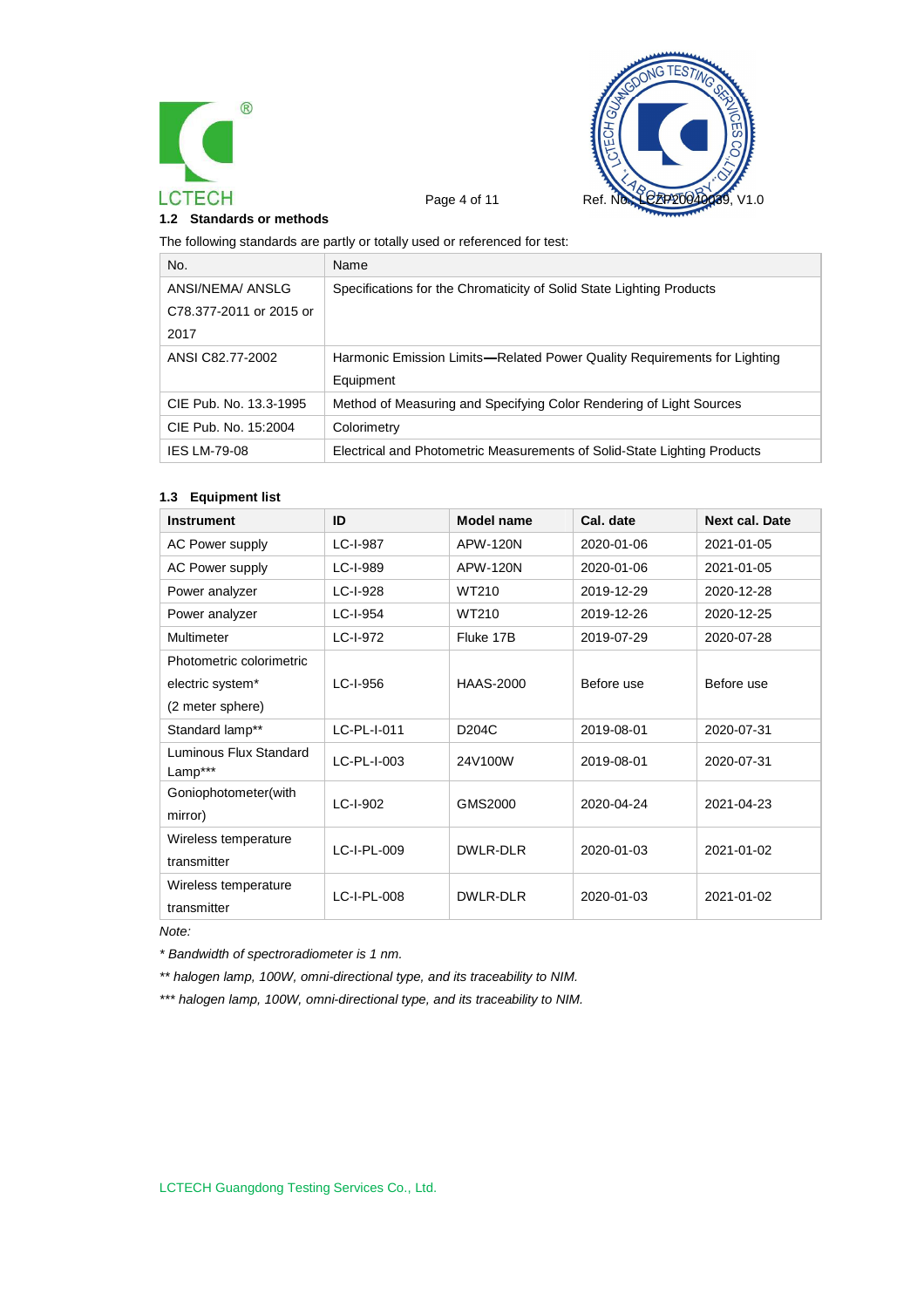



Page 5 of 11 Ref.

# **2. Test conducted and method**

The lamp/luminaire was operated at least 2 hours to reach stabilization and temperature equilibrium before test.

#### **2.1 Ambient Condition**

The ambient temperature in which measurements are being taken was maintained at 25 °C  $\pm$  1°C; the air flow around the sample(s) being tested did not affect the performance.

#### **2.2 Power Supply Characteristics**

The AC power supply had a sinusoidal voltage wave shape at the prescribed frequency (60 Hz) such that the RMS summation of the harmonic components does not exceed 3 percent of the fundamental during operation of the test item.

The voltage of AC power supply (RMS voltage) applied to the device under test was regulated to within ±0.2 percent under load.

#### **2.3 Seasoning and Stabilization**

No seasoning was performed in accordance with IESNA LM-79-08. And before the measurement, the sample was stabilized until the light output and power variations were less than 0.5% in 30 minutes intervals (3 readings, 15 minutes apart).

#### **2.4 Electrical Instrumentation**

The calibration uncertainties of the instruments for AC voltage and current were less than 0.2 percent, and the calibration uncertainty of the AC power meter was less than 0.5 percent(95 % confidence interval,  $k=2$ ).

#### **2.5 Color Measurement Method**

Spectral radiant flux was measured by a sphere (2 meter)-spectroradiometer system, and the color characteristics (Color rendering index, correlated color temperature, chromaticity coordinate) were calculated from these by software automatically.

#### **2.6 Total Luminous Flux Measurement Method**

Total luminous flux was measured by type C goniophotometer system.

Light intensity distribution was measured by a type C goniophotometer (with mirror) which can keep the sample in burn position when the tests conduct, and the total luminous flux was calculated from the intensity data by software automatically.

#### **2.7 Luminous Intensity Distribution Measurement Method**

Luminous intensity distribution was measured by a mirror-type goniophotometer (Type C) which can keep the sample in burn position when the tests conduct, and the kinds of graph were generated by software automatically.

#### **2.8 Spatial Non-uniformity of Chromaticity**

The customer did not require this measurement.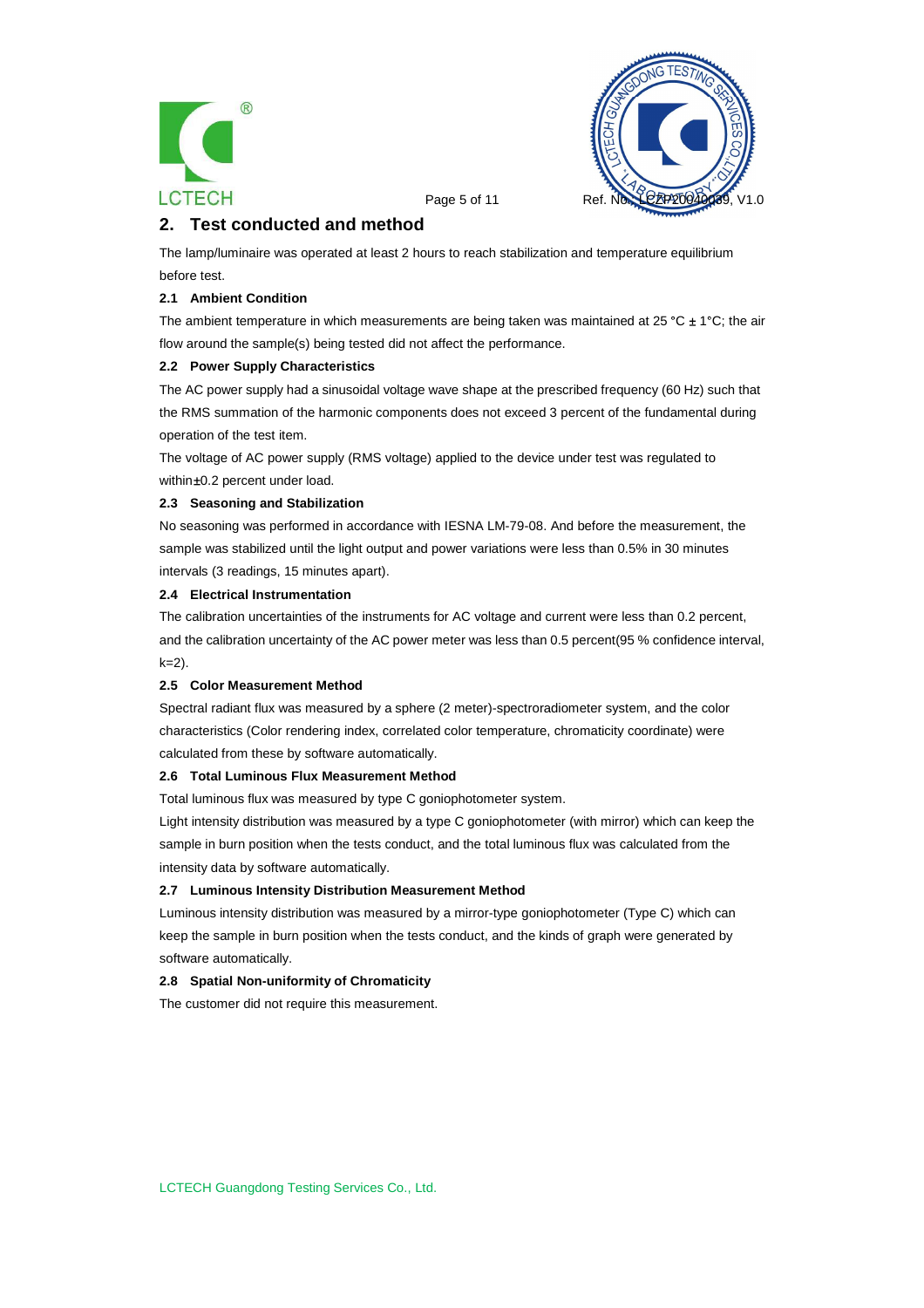



# **3. Test Result Summary**

# **3.1 Electrical data**

| Criteria Item             | Result(Sphere)           | Result(Goniophotometer)  |
|---------------------------|--------------------------|--------------------------|
| Input Voltage & Frequency | 120.00 V~60Hz            | 119.98V~60Hz             |
| Input Current(A)          | 0.124                    | 0.123                    |
| Total Power(W)            | 14.71                    | 14.55                    |
| Power Factor              | 0.985                    | 0.985                    |
| Off-state Power(W)        | $\overline{\phantom{0}}$ | $\overline{\phantom{0}}$ |

#### **3.2 Photometric data**

| Criteria Item                         | Result(Sphere)              | Result(Goniophotometer)   |
|---------------------------------------|-----------------------------|---------------------------|
| Total Lumens(Im)                      |                             | 955.02                    |
| Luminaire Efficacy(Im/W)              |                             | 65.64                     |
| Correlated Color Temperature (CCT)(K) | 2792                        |                           |
| Color Rendering Index (CRI)           | 92.2                        |                           |
| R <sub>9</sub>                        | 60                          |                           |
| Chromaticity Coordinate (x,y)         | $x = 0.4507$ y = 0.4055     |                           |
| Chromaticity Coordinate (u,v)         | $u = 0.2589$ $v = 0.3493$   |                           |
| Chromaticity Coordinate (u',v')       | $u' = 0.2589$ $v' = 0.5240$ |                           |
| Duv                                   | $-0.0011$                   |                           |
| Zone Lumens between 0-60 °            |                             | 79.30 %                   |
|                                       |                             | $CO/180 = 112.0^{\circ}$  |
| Beam Angle(50% Imax)                  |                             | $C90/270 = 112.2^{\circ}$ |

### **3.3 Color Rendering Details**

| R <sub>1</sub> | R <sub>2</sub>  | R <sub>3</sub>  | R <sub>4</sub>  | R <sub>5</sub>  | R <sub>6</sub>  | R7              | R <sub>8</sub> |
|----------------|-----------------|-----------------|-----------------|-----------------|-----------------|-----------------|----------------|
| 93             | 96              | 97              | 92              | 92              | 95              | 92              | 82             |
| R <sub>9</sub> | R <sub>10</sub> | R <sub>11</sub> | R <sub>12</sub> | R <sub>13</sub> | R <sub>14</sub> | R <sub>15</sub> | $\blacksquare$ |
| 60             | 89              | 93              | 81              | 93              | 97              | 89              | -              |

*Note: N/A*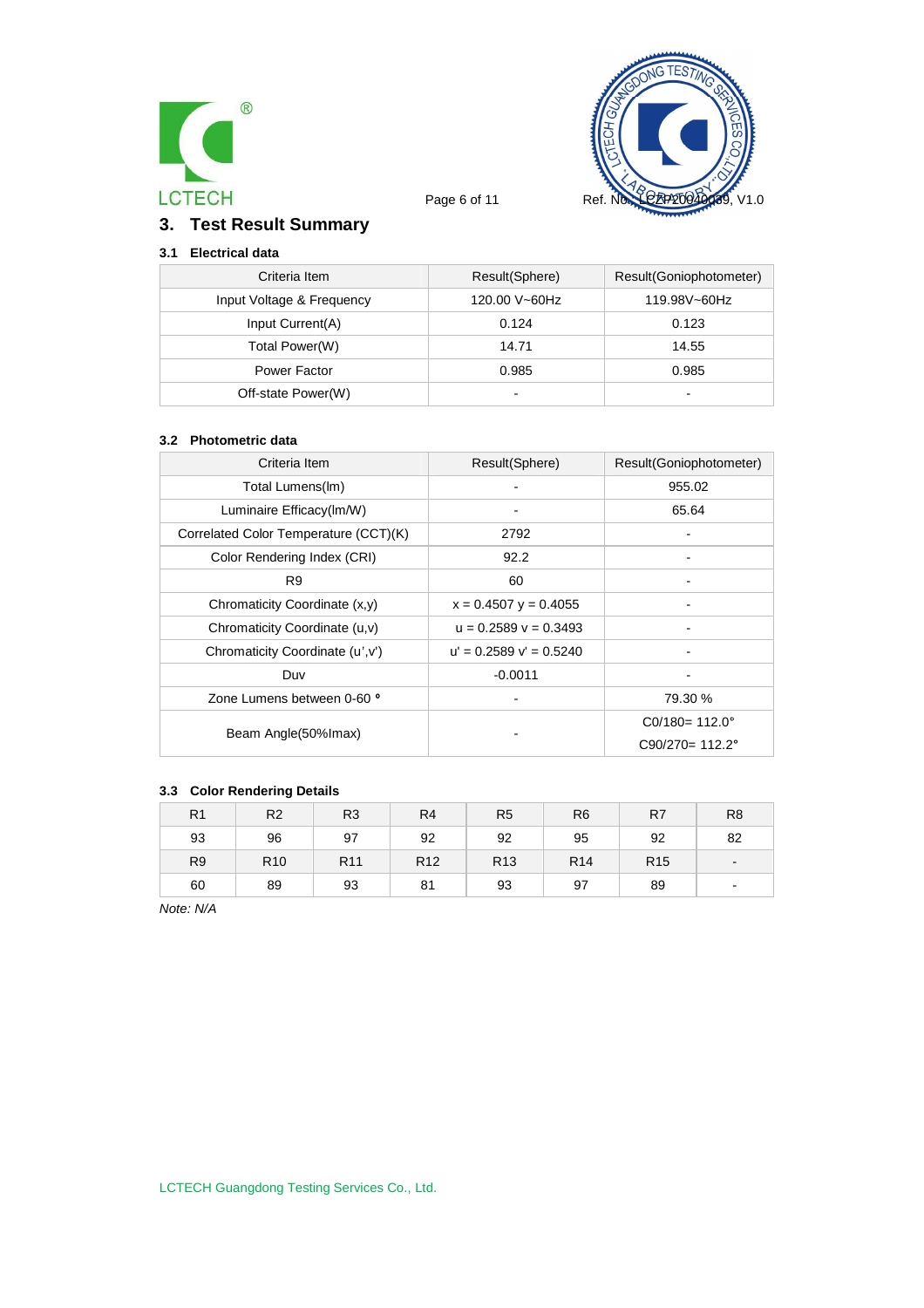





LCTECH Guangdong Testing Services Co., Ltd.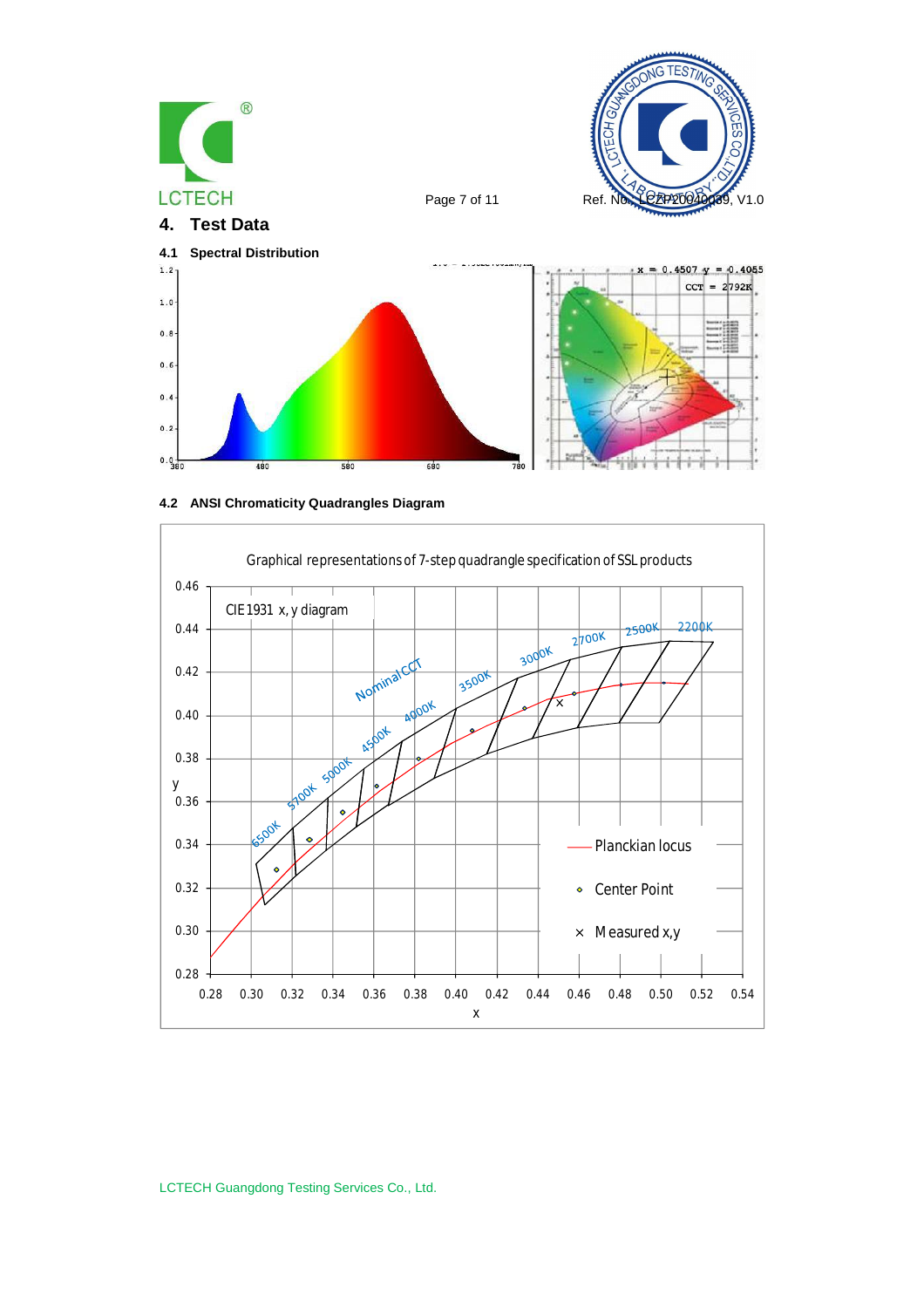



| 4.3 Goniometry Test Data |  |  |
|--------------------------|--|--|
|                          |  |  |

| CIE Type                    | Direct  | <b>Basic Luminous Shape</b> | Circular          |
|-----------------------------|---------|-----------------------------|-------------------|
| Spacing Criteria (0-180)    | 1.26    | Luminous Length             | 0.12 m (Diameter) |
| Spacing Criteria (90-270)   | 1.26    | Luminous Width              | 0.12 m (Diameter) |
| Spacing Criteria (Diagonal) | 1.38    | Luminous Height             | 0.00 <sub>m</sub> |
| <b>Test Distance</b>        | 29.63 m |                             |                   |

## **4.4 Zonal Lumen Summary**

|        | %Fixt  |
|--------|--------|
| 12.90  | 12.90  |
| 27.40  | 27.40  |
| 44.90  | 44.90  |
| 79.30  | 79.30  |
| 98.30  | 98.30  |
| 99.90  | 99.90  |
| 96.50  | 96.50  |
| 32.00  | 32.00  |
| 50.10  | 50.10  |
| 46.70  | 46.70  |
| 19.10  | 19.10  |
| 6.80   | 6.80   |
| 1.50   | 1.50   |
| 0.00   | 0.00   |
| 0.00   | 0.00   |
| 0.00   | 0.00   |
| 0.10   | 0.10   |
| 0.10   | 0.10   |
| 0.10   | 0.10   |
| 100.00 | 100.OC |
|        | %Lamp  |

Total Luminaire Efficiency = 100.00%

### **ZONAL LUMEN SUMMARY**

| Zone    | Lumens |
|---------|--------|
| 0-10    | 31.82  |
| 10-20   | 91.26  |
| 20-30   | 138.51 |
| 30-40   | 166.97 |
| 40-50   | 172.83 |
| 50-60   | 155.59 |
| 60-70   | 117.35 |
| 70-80   | 64.86  |
| 80-90   | 14.58  |
| 90-100  | 0.07   |
| 100-110 | 0.11   |
| 110-120 | 0.12   |
| 120-130 | 0.12   |
| 130-140 | 0.13   |
| 140-150 | 0.15   |
| 150-160 | 0.21   |
| 160-170 | 0.22   |
| 170-180 | 0.09   |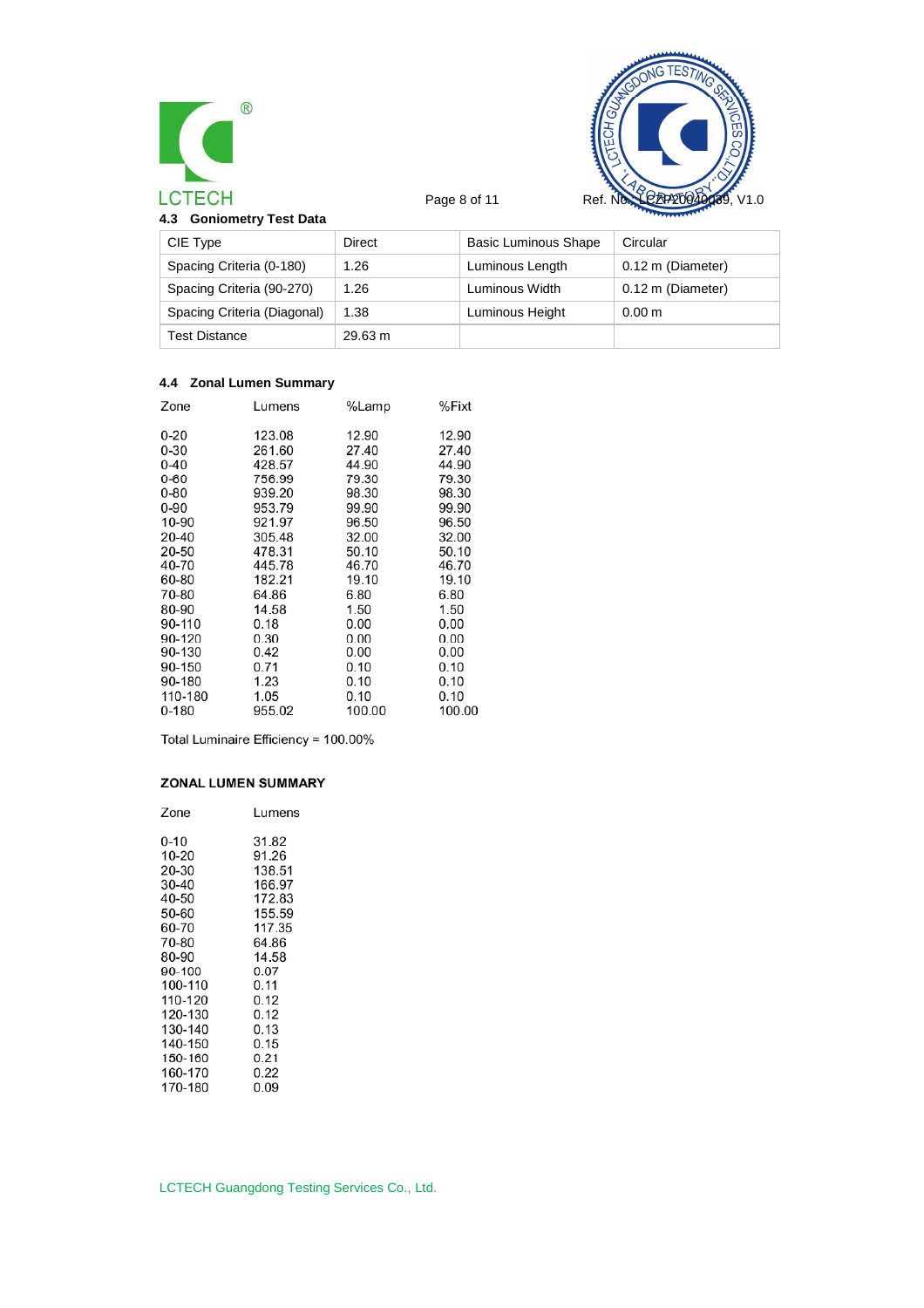





Maximum Candela = 336.221 Located At Horizontal Angle = 0, Vertical Angle = 0<br># 1 - Vertical Plane Through Horizontal Angles (0 - 180)<br># 2 - Vertical Plane Through Horizontal Angles (90 - 270)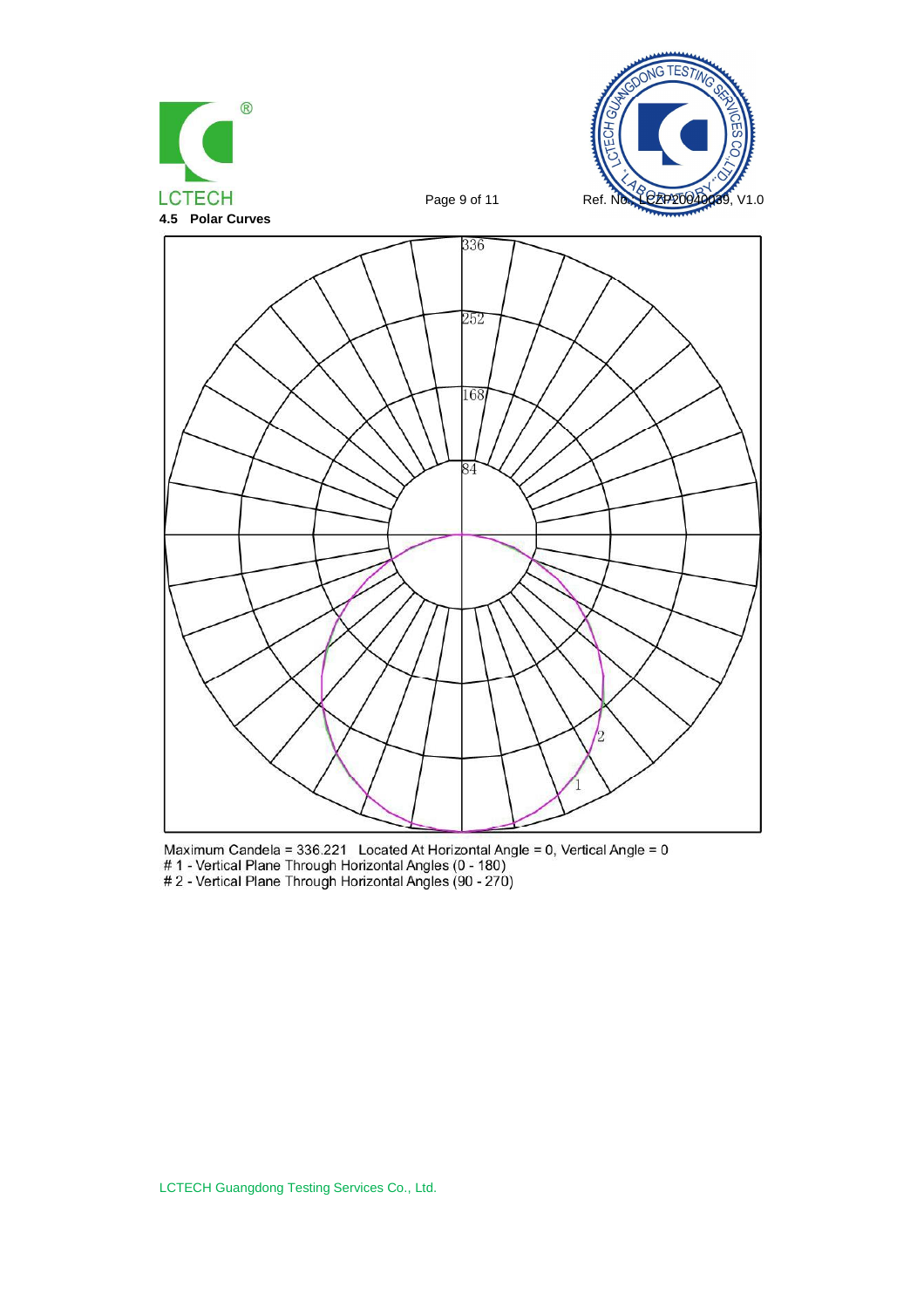



|            | 0                    | 15             | 30             | 45             | 60             | 75             | 90             |
|------------|----------------------|----------------|----------------|----------------|----------------|----------------|----------------|
| 0          | $\overline{3}36.221$ | 336.221        | 336.221        | 336.221        | 336.221        | 336.221        | 336.221        |
| 5          | 334.989              | 334.813        | 334.726        | 334.793        | 334.859        | 334.842        | 334.692        |
| 10         | 330.545              | 330.459        | 330.528        | 330.378        | 330.469        | 330.618        | 330.326        |
| 15         | 323.550              | 323.247        | 323.364        | 323.174        | 323.269        | 323.679        | 323.208        |
| 20         | 313.606              | 313.285        | 313.342        | 313.224        | 313.412        | 313.849        | 313.122        |
| 25         | 300.759              | 300.334        | 300.550        | 300.287        | 300.395        | 300.999        | 300.372        |
| 30         | 285.317              | 284.942        | 285.254        | 285.131        | 285.204        | 285.479        | 284.783        |
| 35         | 267.102              | 266.845        | 267.012        | 266.504        | 266.830        | 267.528        | 266.357        |
| 40         | 246.952              | 246.484        | 246.573        | 246.011        | 246.392        | 247.387        | 246.314        |
| 45         | 224.602              | 223.901        | 223.979        | 223.672        | 224.089        | 225.145        | 224.307        |
| 50         | 199.612              | 199.143        | 199.825        | 199.336        | 199.568        | 200.714        | 200.029        |
| 55         | 174.182              | 173.438        | 173.979        | 173.593        | 173.818        | 174.751        | 173.612        |
| 60         | 146.376              | 149.431        | 150.293        | 146.158        | 146.399        | 147.779        | 146.365        |
| 65         | 118.174              | 117.631        | 118.155        | 117.494        | 118.257        | 119.627        | 118.332        |
| 70         | 90.061               | 89.245         | 89.978         | 89.554         | 89.938         | 90.774         | 89.295         |
| 75         | 61.727               | 60.594         | 61.231         | 60.824         | 61.115         | 62.227         | 60.825         |
| 80         | 33.745               | 32.780         | 33.406         | 33.323         | 33.807         | 34.751         | 33.535         |
| 85         | 10.295               | 9.649          | 10.066         | 9.666          | 9.857          | 10.515         | 9.606          |
| 90         | 0.088                | 0.088          | 0.088          | 0.088          | 0.066          | 0.022          | 0.087          |
| 95         | 0.044                | 0.066          | 0.066          | 0.066          | 0.044          | 0.000          | 0.044          |
| 100        | 0.132                | 0.110          | 0.088          | 0.088          | 0.088          | 0.044          | 0.087          |
| 105<br>110 | 0.088<br>0.176       | 0.110<br>0.154 | 0.110<br>0.132 | 0.110<br>0.132 | 0.132<br>0.132 | 0.066<br>0.066 | 0.087<br>0.131 |
| 115        | 0.088                | 0.110          | 0.132          | 0.154          | 0.154          | 0.066          | 0.087          |
| 120        | 0.176                | 0.154          | 0.132          | 0.154          | 0.132          | 0.044          | 0.131          |
| 125        | 0.132                | 0.110          | 0.088          | 0.132          | 0.154          | 0.109          | 0.087          |
| 130        | 0.132                | 0.154          | 0.176          | 0.176          | 0.176          | 0.175          | 0.175          |
| 135        | 0.176                | 0.176          | 0.154          | 0.132          | 0.132          | 0.197          | 0.218          |
| 140        | 0.176                | 0.198          | 0.176          | 0.154          | 0.176          | 0.263          | 0.218          |
| 145        | 0.264                | 0.242          | 0.220          | 0.242          | 0.219          | 0.219          | 0.218          |
| 150        | 0.352                | 0.308          | 0.286          | 0.308          | 0.307          | 0.328          | 0.306          |
| 155        | 0.440                | 0.440          | 0.440          | 0.461          | 0.483          | 0.504          | 0.480          |
| 160        | 0.616                | 0.638          | 0.637          | 0.615          | 0.637          | 0.679          | 0.655          |
| 165        | 0.792                | 0.792          | 0.813          | 0.835          | 0.790          | 0.810          | 0.830          |
| 170        | 0.924                | 0.924          | 0.923          | 0.945          | 0.966          | 0.963          | 0.917          |
| 175        | 1.056                | 1.033          | 0.989          | 0.966          | 0.988          | 1.029          | 1.048          |
| 180        | 0.564                | 0.564          | 0.564          | 0.564          | 0.564          | 0.564          | 0.564          |